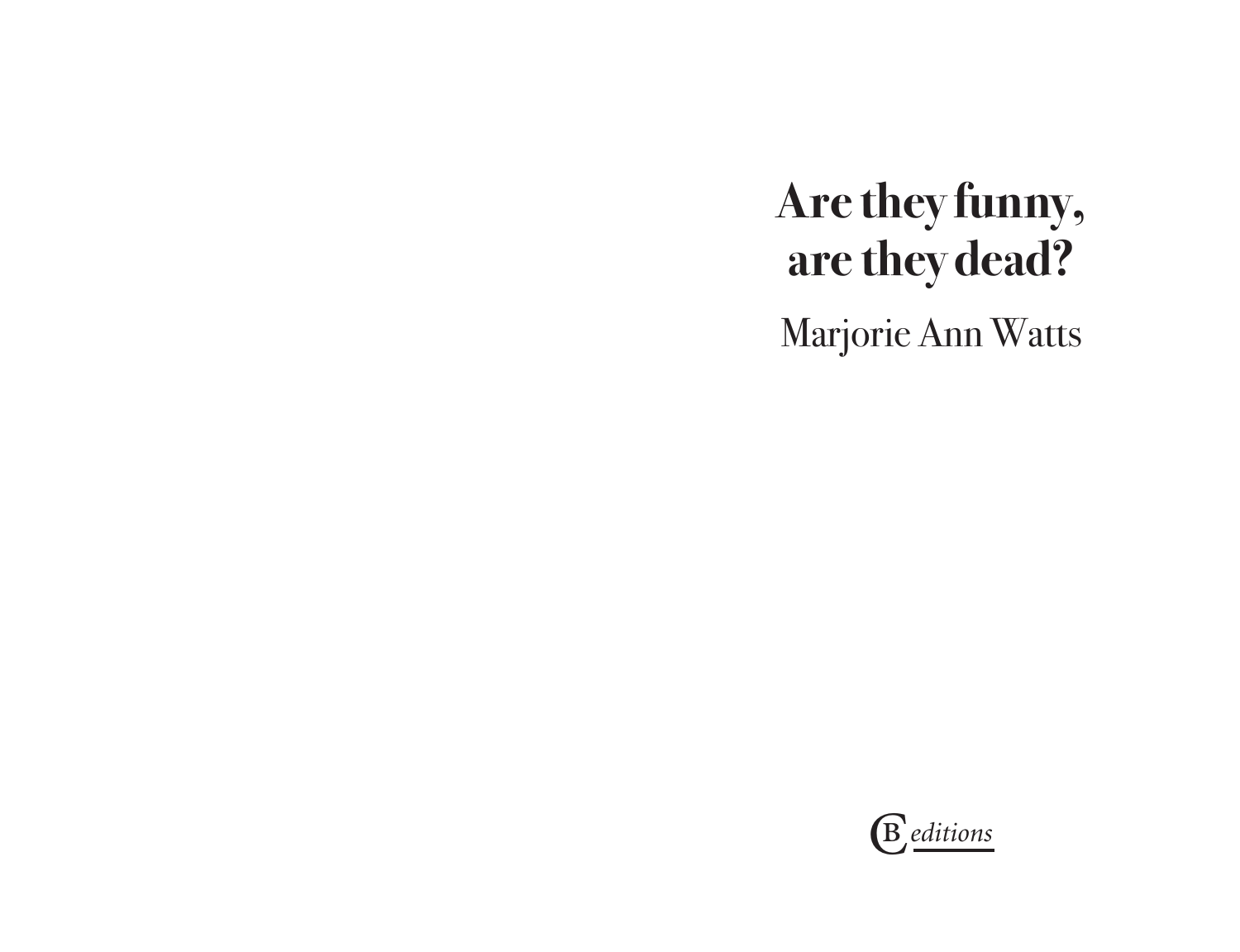for Harold

All characters in this work are fictitious. Any resemblance to real persons, living or dead, is entirely coincidental.

Audio recordings of the stories 'No Message' and 'A Vivid Imagination' are available from Spoken Ink (www.spokenink.co.uk).

> First published in 2010 by CB editions 146 Percy Road London w12 9ql www.cbeditions.com

> > All rights reserved

© Marjorie Ann Watts, 2010

The right of Marjorie Ann Watts to be identified as author of this work has been asserted in accordance with the Copyright, Designs and Patents Act, 1988 Printed in England by ImprintDigital, Exeter EX5 5HY

isbn 978–0–9561073–4–3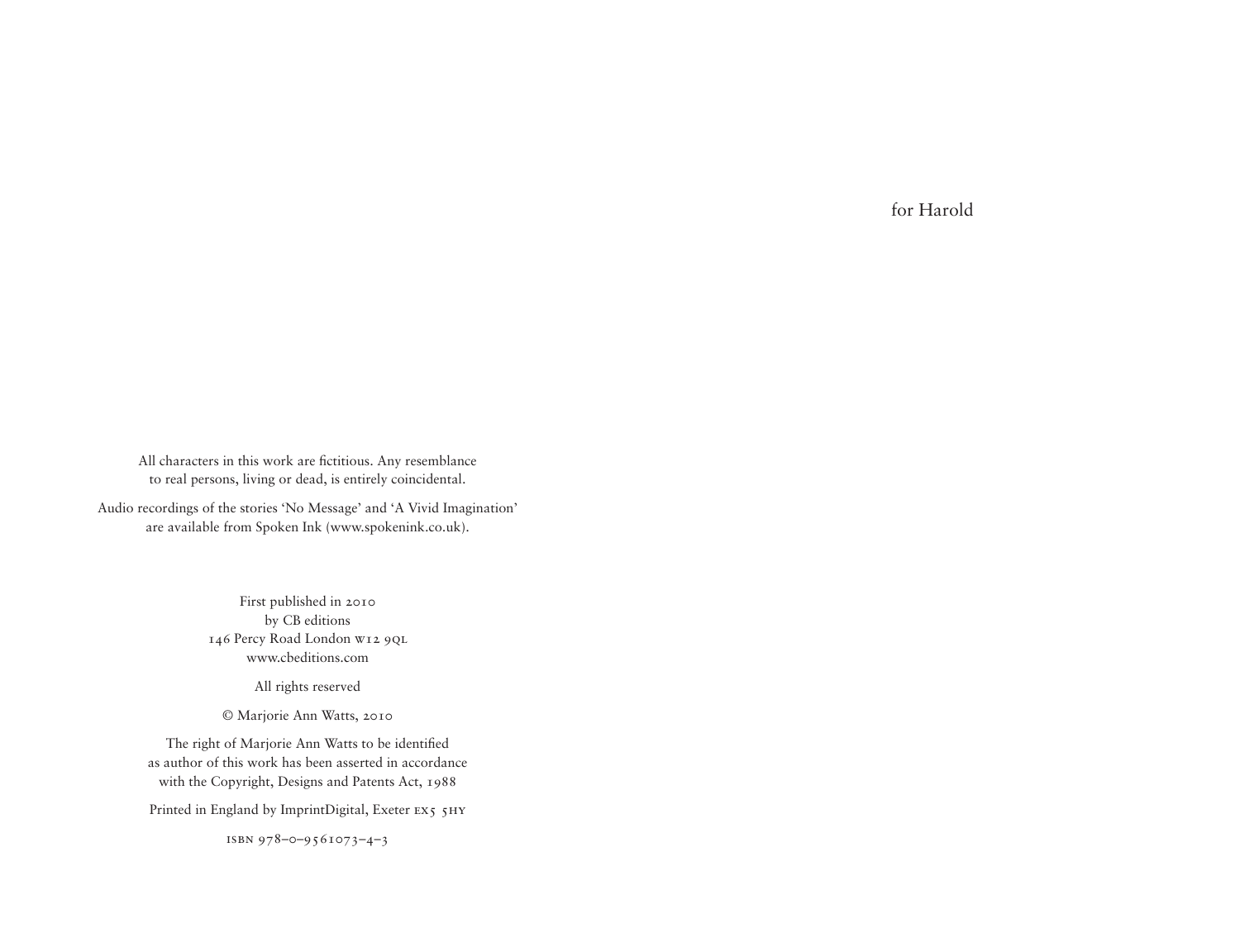## *Contents*

| Mrs Calder and the Hyena       | I    |
|--------------------------------|------|
| No Message                     | 15   |
| Ships that Pass in the Night   | 25   |
| Are They Funny, Are They Dead? | 39   |
| How Things Turn Out            | 53   |
| A Fine Day                     | 67   |
| Religious Studies              | 83   |
| Birthdays                      | IOI  |
| A Vivid Imagination            | III7 |
| Christmas Eve                  | 137  |
| Galactic Mayhem                | 155  |
| Black Madonna                  | 167  |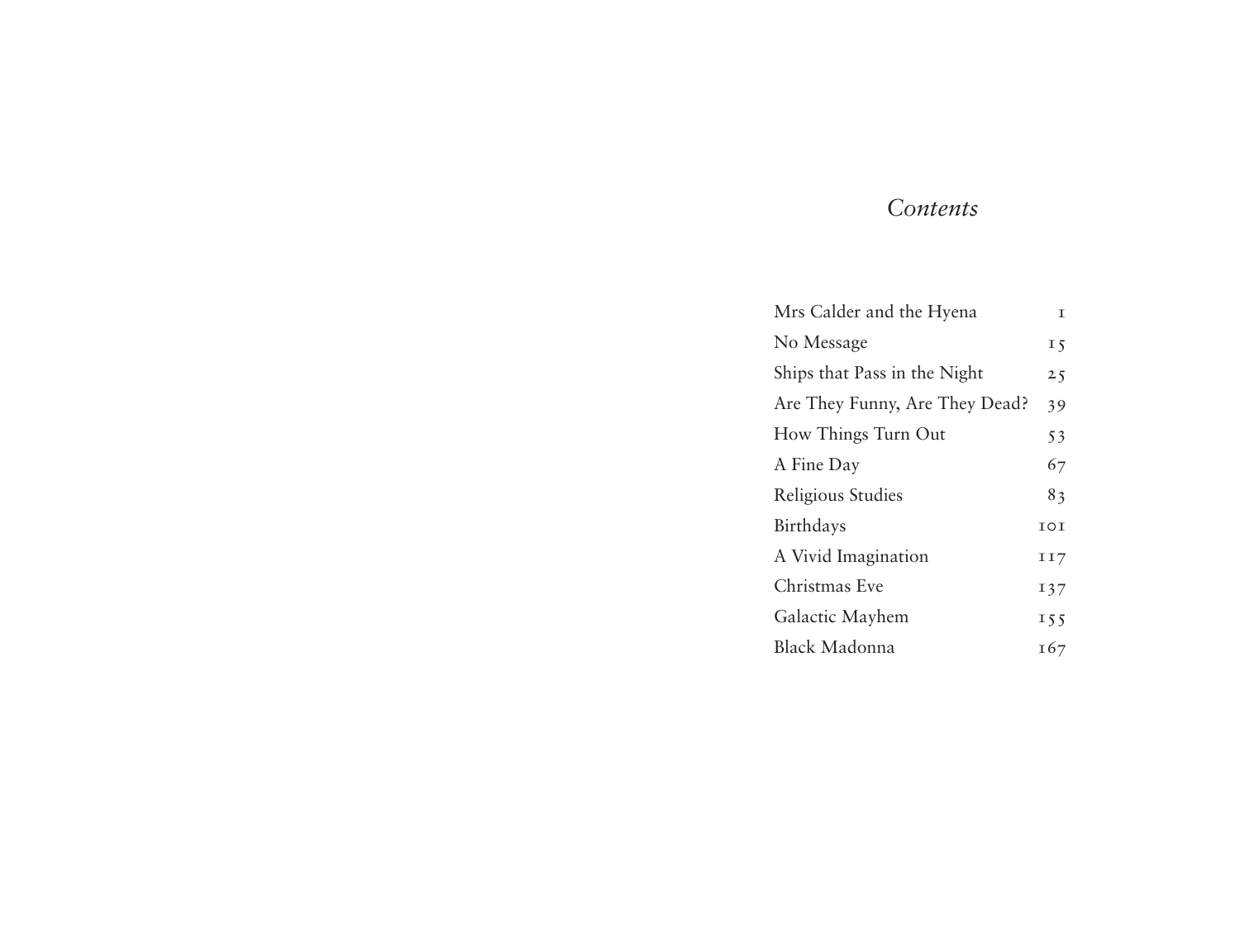## *Mrs Calder and the Hyena*

I Elinor drummed her fingers on the table as if she could 'TS THAT TRUE, MOTHER? Or have you made it up?' hardly bear to remain seated a moment longer and stared round the littered kitchen. Bottles, ash spilt along the window sill, and what was that brown substance in the appalling saucepan in the sink, the dish on the draining board? The room stank. She turned again to her mother.

'He's just a tramp, isn't he?'

'Tom? He's educated,' Mrs Calder said.

'Oh?'

'We have long conversations,' her mother said. 'In French. More coffee?'

She took out her cigarettes. How have I come to have a daughter like Elinor, she thought; although when she remembered darling Rupert's insistence all their married life that facts are facts, no monkeying about, perhaps Elinor was more explicable. Mrs Calder smiled. Rupert had had so many other qualities.

'A tramp,' Elinor said again, her face like a block of wood.

'Polish,' her mother replied mildly. 'A dispossessed child. After the camps, he started walking and he's never stopped.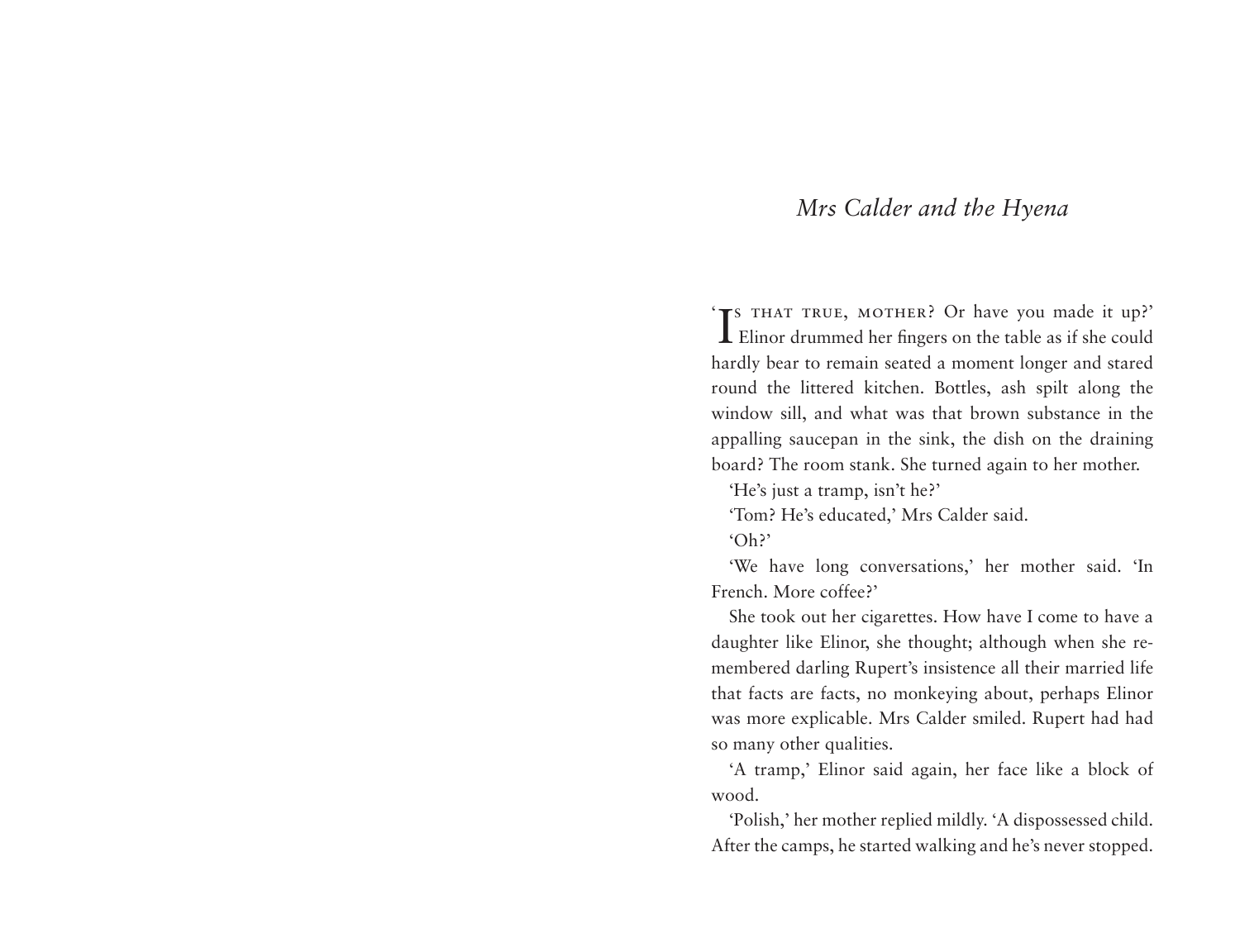Not much younger than me and he knows nothing else. You couldn't expect him to live in a hostel now.'

'No one would have him,' Elinor said. 'Drunk, filthy. Where does he sleep?' Mrs Calder did not reply and Elinor added, 'Catholic, I suppose. Hasn't he got a family?'

'Well, I'm a Catholic –' Mrs Calder began.

'Oh Mother, you're not! How can you say that?'

'He sleeps in the churchyard. In the derelict bit at the top.'

Mrs Calder picked up their coffee cups. Why does she come, she thought, carrying the tray over to the draining board. She wondered if Elinor would notice if she took out the half glass of gin she had behind the parsley in the fridge. It's a mistake, letting her have a key to my flat, she thought, opening the fridge door, I'll have to get it back.

'That coffee has made me thirsty,' she said. 'Do stay, dear, but I have to leave you shortly.'

'Where are you going?'

'My Californian admirer –'

'Mother! Don't you think it's, well, dangerous? Just going off for the afternoon with someone you have only met on the telephone? You hardly know him . . . I mean, who is he? Do you know anything about him?' Elinor sounded aggrieved.

'He's a Calder,' her mother said. 'Wants to trace any members of his family over here. He knew your father, slightly . . . through the university. He is an academic too.'

'Well, I hope you are not going on the Underground,' Elinor said, picking up her keys. 'Do you want a lift?'

'It's the opposite direction.' Mrs Calder glanced behind her and stood for a moment gazing towards the door, the hall beyond. 'Did I tell you I saw a hyena on the common yesterday? It growled at me.'

Elinor stared at her mother.

'A *hyena*?' She still was never sure what was serious, what was a joke. 'What on earth do you mean?'

'Always a little on the edge of my vision, but definitely getting closer.'

'What?'

'Of course we are near the zoo up here, and there's all this rubbish everywhere,' Mrs Calder murmured as if to herself. 'I heard it laughing – which makes a nice change.'

She looked directly at her daughter, her eyes gleaming behind her spectacles.

'Actually, hyenas *can* be dangerous,' she said after a pause, 'should one be unprepared.'

Driving home, Elinor considered the problem of her mother. She wasn't well; indeed, she looked obviously ill, had for some time – although she refused to discuss it. She's so irredeemably barmy, *potty*, Elinor thought; always had been. Brief but humiliating scenes from childhood crowded into her mind; her mother, the looks people gave each other; the over-active imagination, fabulation, eccentricity – how had she got away with it? Charm, thought Elinor bitterly. But there was a different dimension now. Bob said it was senility, but then he had never got on with his mother-in-law.

She is so, so . . . what was it? Unreliable, irresponsible – *mad*, thought Elinor, hooting at the red Audi in front: some idiot who didn't know right from left. Her mother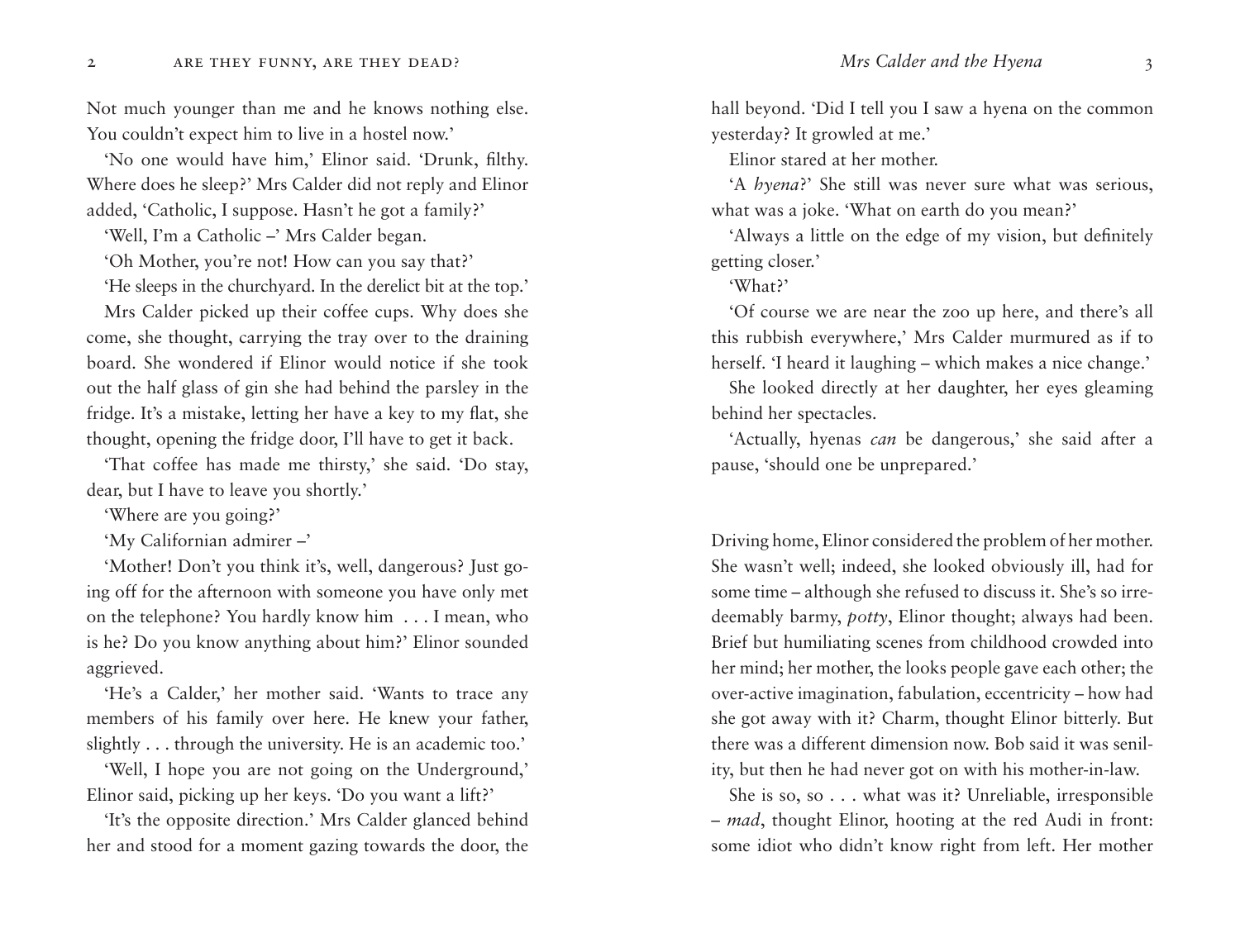drank, certainly more than was good for her, neglected herself. She wondered if she had kept the last appointment at the hospital, what it would be like when she was gone, dead, finally extinguished? For a moment, the neat suburban house waiting twenty miles out of the city, lovely lawns perfectly in place, shining windows, brick path up to the front door clean and swept (Bob liked things well done, was a fanatic about his garden) – for a moment the whole image faded, became paper thin, void.

'It's my home, I love it. It's what I want,' she said aloud to the passing traffic. Resentment flared comfortingly. She's mad; she'll say anything, *anything*! All these ghastly fabrications, you never knew where you stood. The Californian, for example. Which was worse? – that her mother had invented him or, at over seventy, had actually gone to bed with a total stranger in the middle of the afternoon at the Savoy Hotel, as she boasted to everyone? As for that awful game in the Underground – pathetic, obscene. She and Bob had discussed it at length with various social worker friends and decided that some old people got like this. Always harder for the carers anyway, muttered Elinor savagely, hooting again at the man in the Audi, right-hand indicator still flashing meaninglessly. At least Mother doesn't drive, she thought, overtaking him at last in a satisfying surge of speed as she reached the dual carriageway. What a relief to get going and think about something else; although she would have to get in touch with the hospital again. Bloody hyenas!

 $\mathbf{x}_t^i$ 

Mrs Calder retrieved the tumbler from behind the parsley, added more gin and seated herself on the stool by the kitchen window.

Most of the flat was dark, inward facing, but from her kitchen and at the height she was, she looked straight out into the western sky and, if she wanted, halfway across London. At night, low on the horizon over to the left, the yellow lights of Heathrow winked and glowed in interlocking chains of topaz. In the day, large aeroplanes made their way sedately across her line of vision, very often close enough for her to see the particular markings: the red leaf of Canada, white cross of Switzerland. Glass in hand, Mrs Calder would sit by the window imagining the passengers; the myriad hopes, fears, jealousies, impending tragedies, joys, travelling slowly through the air towards their various consummations.

Recently she had begun to watch the sky itself more closely. About a month ago, she could have sworn to having caught sight of some indistinct figures sitting on a large cumulus cloud drifting ponderously but at speed in a southwesterly direction. One of them had looked very much like Rupert – although he wasn't exactly a cloud man, as she had said to herself at the time. She had stopped watching the airliners in the hope of seeing this phenomenon again. Naturally she hadn't mentioned anything to Elinor.

Mrs Calder stood her glass in the sink. A pity Elinor hadn't any children; or perhaps it was a good thing? Preferable for the children, she thought, as she let herself out of the flat.

Down in the street it was very warm; a perfect June day.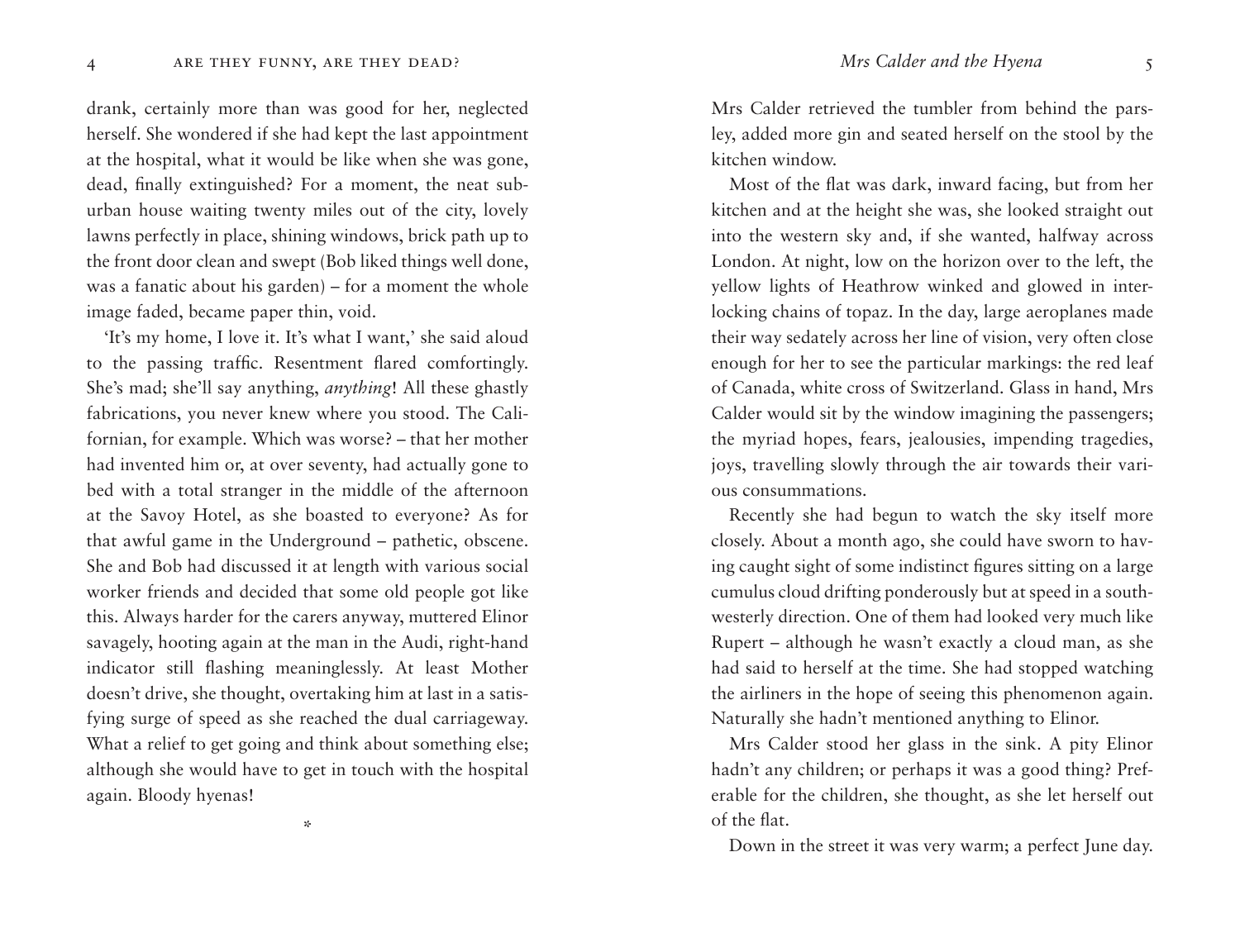Like we used to have, Rupert and I, she thought as she walked between the lines of parked cars – a tall, imposing, rather untidy figure in tennis shoes and a creased floral dress, the hem of which was beginning to unravel. Other pedestrians hurried past her somewhat apprehensively, aware perhaps of the intense scrutiny that one and all were subject to.

'You are not locking those gates, are you?' She had reached the entrance to the parish churchyard, all shadows and dappled sunlight. 'My husband is buried in there . . .'

It was not the vicar, whom she knew by sight, but some plump, mustachioed, too-well-dressed young man who turned abruptly at the sound of her voice. She waited, swinging her bag.

'Tramps!' he said, fiddling with a chain and padlock. 'Not to mention kids. And the litter!'

'I imagine Golgotha must have been knee-deep in litter,' Mrs Calder said.

The young man eyed her, frowning. 'We are having problems.'

'I thought problems were His speciality? Although' – she inclined her head towards the newly painted gleaming church beyond the trees and railings – 'I am not convinced that He, or She, would feel much at home in there, are you?'

'We've had dogs in here too,' the young man said.

'What makes you think it's dogs?' She stood watching him struggle with the padlock, an odd speculative smile lighting up her face.

'How old are you?' she asked suddenly. He was not to

know of course, but in her mind's eye she had removed the impeccable suit he wore and replaced it with a leopardskin leotard: with his moustache, dark hair parted in the middle, he made a good, if plump, Victorian high-wire acrobat. Oh, wait! – she had forgotten the black polished shoes. She removed these too, then changed her mind; replaced the shoes, socks, took away the leotard and stood gazing at him, her grey spiky hair lit up and made almost gold by a shaft of light striking through the dense shadow of the cedars under which they stood.

'I'm not locking these gates,' the young man said with irritation. 'Just trying out the key. Your handbag is open, you know.'

Elinor was right about one thing, thought Mrs Calder, walking away from the churchyard towards the Avenue. It was a game; but a good one – and quite a challenge to play. Anywhere would do, but the Underground was certainly one of the best places; people tended to stay put, you could see them, get a good view. Buses were more problematical.

A row of naked people sitting opposite one in the Tube was entertaining; but that wasn't the object of the game, as she had sometimes tried to explain.

'But Mother! – it's, well . . . *kinky*, it really is.' Elinor had sounded quite shocked.

'Well, they don't know,' Mrs Calder had said. 'Very discreet, really.'

'Surely there are more interesting things to – to think about?' responded Elinor primly. 'Why don't you read, if you must go on the Underground?'

\*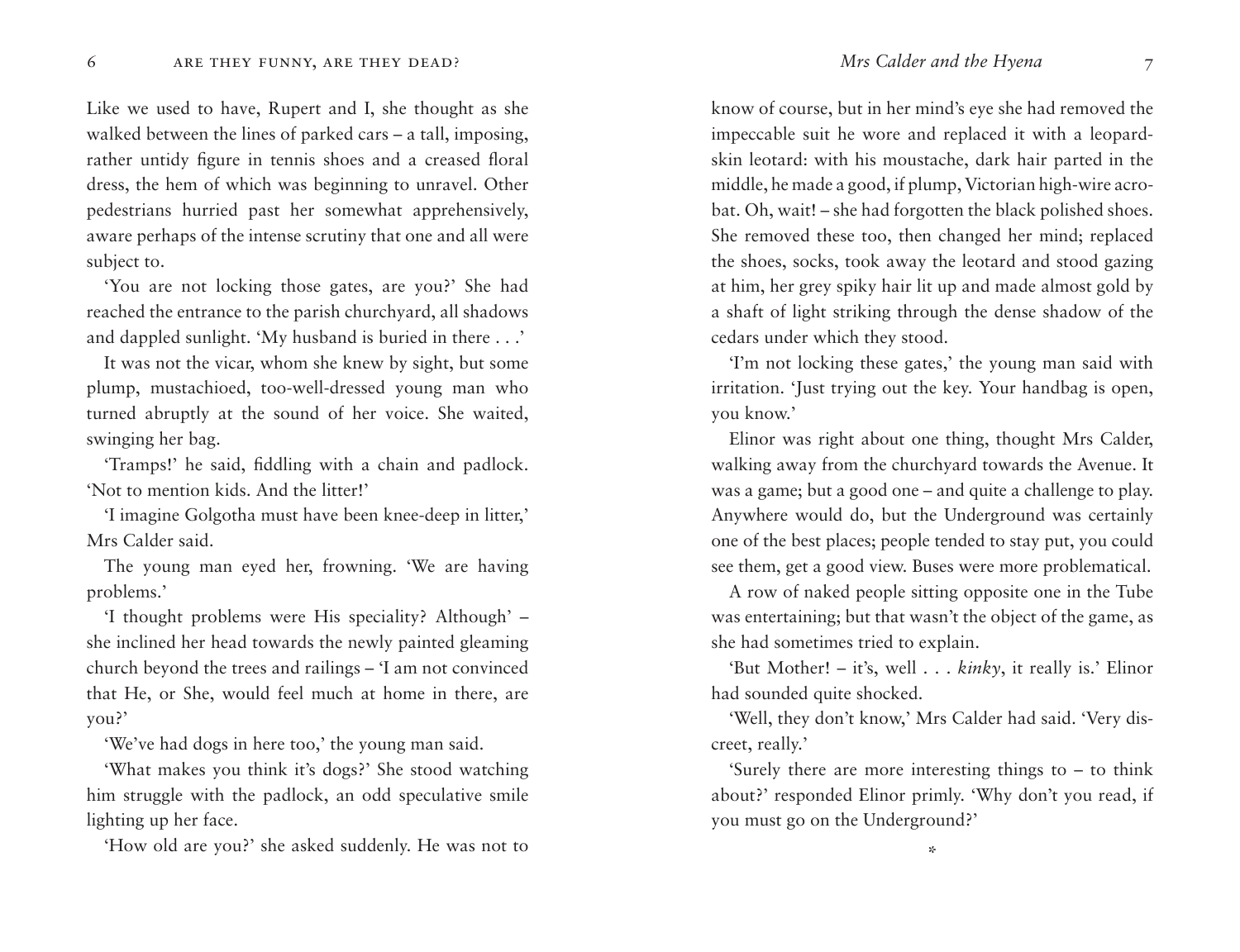It was a different doctor today. He sat at a desk, white coat on the back of his chair in the centre of a large bright room – windowless, Mrs Calder noticed – talking to a double semicircle of students. She disliked him immediately.

'. . . a lady of seventy-six . . . probable carcinoma of the kidney and a grip on reality which, to say the least – ' He broke off, gesturing vaguely at a chair set at an angle in front of him as Mrs Calder walked in with the nurse.

'Sit down, Mrs, Mrs . . . How are you today?'

'Good afternoon,' Mrs Calder said to the room in general, fishing for the packet of cigarettes in her bag.

'This is a non-smoking hospital,' the consultant said, not meeting her eye. Mrs Calder glanced at him again as she sat down. A tall, grey-haired man in a crisp blue-andwhite shirt, immaculate tie, smiling at her without humour. Automatically she removed his shirt.

'We have had the results of your scan,' he said, picking up some papers. 'A bit inconclusive. We would like you to come in for a few tests. Do you live alone?'

Mrs Calder gazed at him. A hairy chest, she thought. How surprising. She hung a medallion on it. Pity she couldn't see the rest of him.

'I have my devotees,' she said. 'And then there is the hyena.'

'Your daughter is worried about you, Mrs Carter –'

'Calder. She thinks I am potty.' Holding an unlit cigarette between thumb and forefinger, she blew imaginary smoke out of her nose and watched as it drifted in two fine skeins towards the ceiling.

'Well, we would like you to come in here, next week.

Just a few tests, so we know where we are. I'd like to explain . . .' Mrs Calder stopped listening. She found it strange that it should look as if there were sunlight in a room with no windows. Sunlight, flowers and long grass. Rupert loved long grass in the summertime – and me, in the grass, she thought. Smiling, she changed the nurse's starched cap into a butterfly, frail white wings spread out and palpitating. Summer, green and lush, stretched across water meadows into the shade of willows. She could smell it.

'. . . and hope to be able to help you.' She heard the consultant's voice as if from another planet. 'Will you see Admissions on the way out? Nurse will take you down, help you with the forms.'

'Some people hear the hyena's howling as fiendish,' Mrs Calder said. 'I hear it as laughter.'

Outside the hospital the road, choked and grinding with traffic as usual, descended by degrees in an almost unbroken line towards the city. Waiting for the traffic lights to change, Mrs Calder saw with pleasure that the pavements on either side, broad and level at this point, were crowded and spilling over with an excess of humanity. The sun has brought them out, she thought, watching a group of old Chinese women, a black youth laughing by the flower stall. She crossed the road, joined the general movement down the hill, progressing slowly and deliberately like some gaunt, flamboyant ostrich or crane, picking its way along a public path at the zoo.

She must have been walking for over an hour when she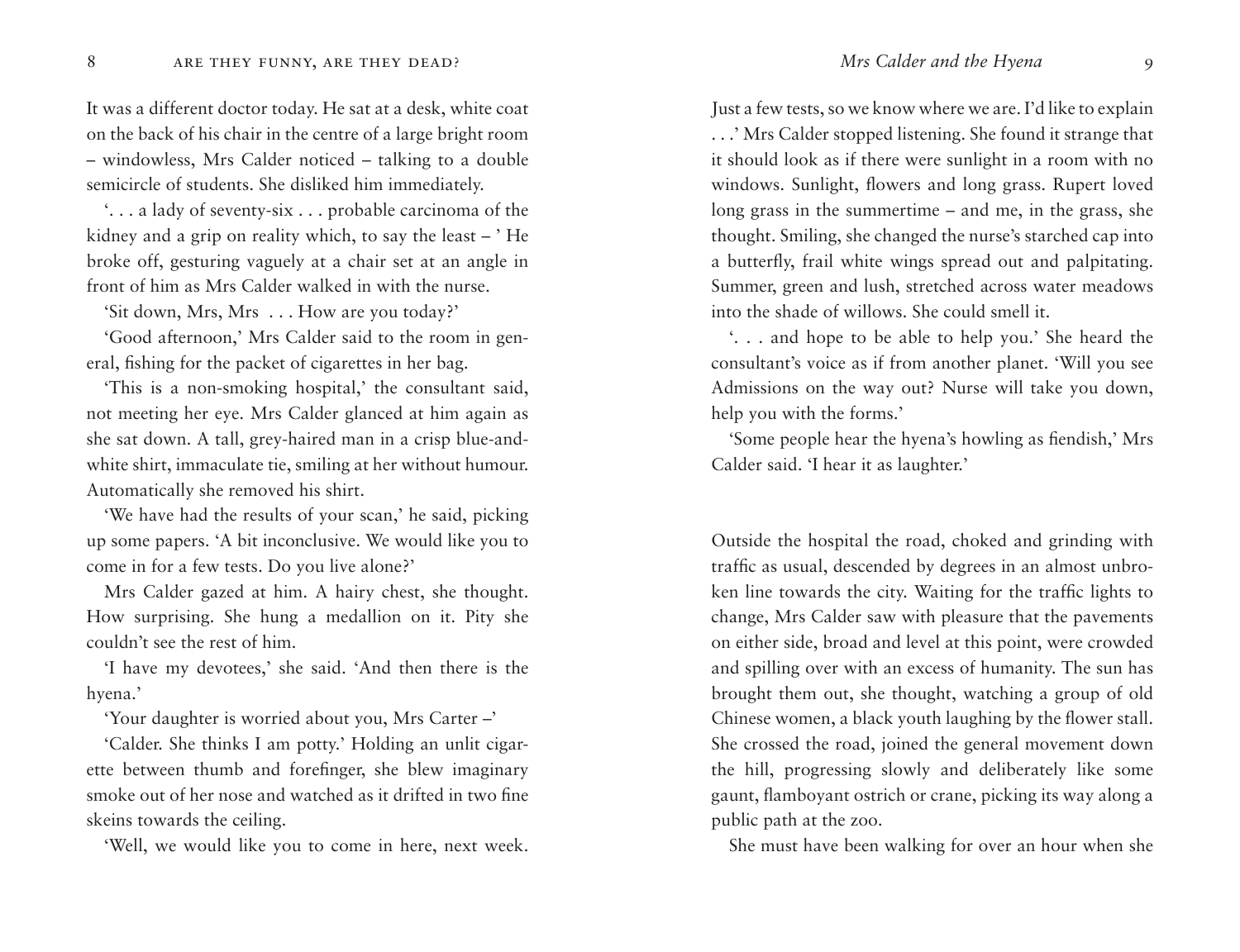felt the first spot of rain. The sun still shone with an intense yellow light on the tower blocks up-ended on the horizon, but behind them the sky was black; she saw a thread of lightning dart from one side to the other and thunder rumbled over her head somewhere. It began to rain heavily, the pavement rapidly becoming slippery, shining under her feet like a mirror. Coming at this point to an opening in the high brick facade of the street, she saw beyond a grimy patch of courtyard, a few geraniums in tubs, a notice which announced: 'Welcome to this Historic Church.' It was as good a shelter as any.

The building she found herself in was cool and dark after the hot street. Candles flickered in the draught from the door, their light catching sporadically on gilded crosses, haloes, wings, fragments on invisible walls. It was disturbingly quiet. The rubber soles of her shoes squeaked a little on the smooth tiles of the nave.

Mrs Calder remained for some minutes leaning against the altar rail, her face raised towards the cross hanging above the darkened altar table; the small transparent red vessel containing the Host winked and shone exactly like the aeroplanes which swam past her window at night. As she gazed at it, she found it hard not to allow the thing to turn into a helicopter hovering above the altar, silently.

Her feet were hurting. She took off her shoes and sat down. The card placed beside the prayer book on the shelf in front of her read: 'Can we help? If you have problems we would be happy to discuss them with you.'

She sat listening to the soft hissing of the rain, pigeons up in the roof space. The silence, guttering candles, smell of incense and polish, the feeling of time suspended for ever, made her think of her convent, the happy face of the nun who had died at the end of the autumn term. She had forgotten her name.

'Hail Mary . . .' Mrs Calder remarked finally to the Child Queen of Heaven waiting on her dusty pedestal. 'You are very quiet. I am afraid there are no answers, my dear.' Absentmindedly she divested the little Virgin of her chipped blue mantle, fluted robe, expecting to find plaster beneath. 'Black lace!' she said, smiling. 'No one would have suspected.' Before she left, she lit a candle. Rupert would laugh, she thought.

The church clock was striking six as she reached the Avenue. Still very warm, the air smelt fragrant, sweet after the rain. She turned into the graveyard and, limping, pausing at intervals to rest, walked slowly along the grassy track which led to the part of the burial ground where Rupert lay.

Emerging from between outsize yew and holly, wet grass, she came suddenly upon some youths, their clothes streaked with paint, scrambling among the vaults and graves and kicking a tin or tins from one mossy level to another. As she approached they rushed away, laughing wildly and shouting to one another, leaping over the graves and bushes like a troop of antelope. She saw at once that almost all the gravestones – the spaces were greater here – had been sprayed with paint; pale blue, orange, day-glo pink, the colours becoming more dazzling and outlandish the further she proceeded up the path. By the time she had reached the semi-derelict shelter or chapel, where vases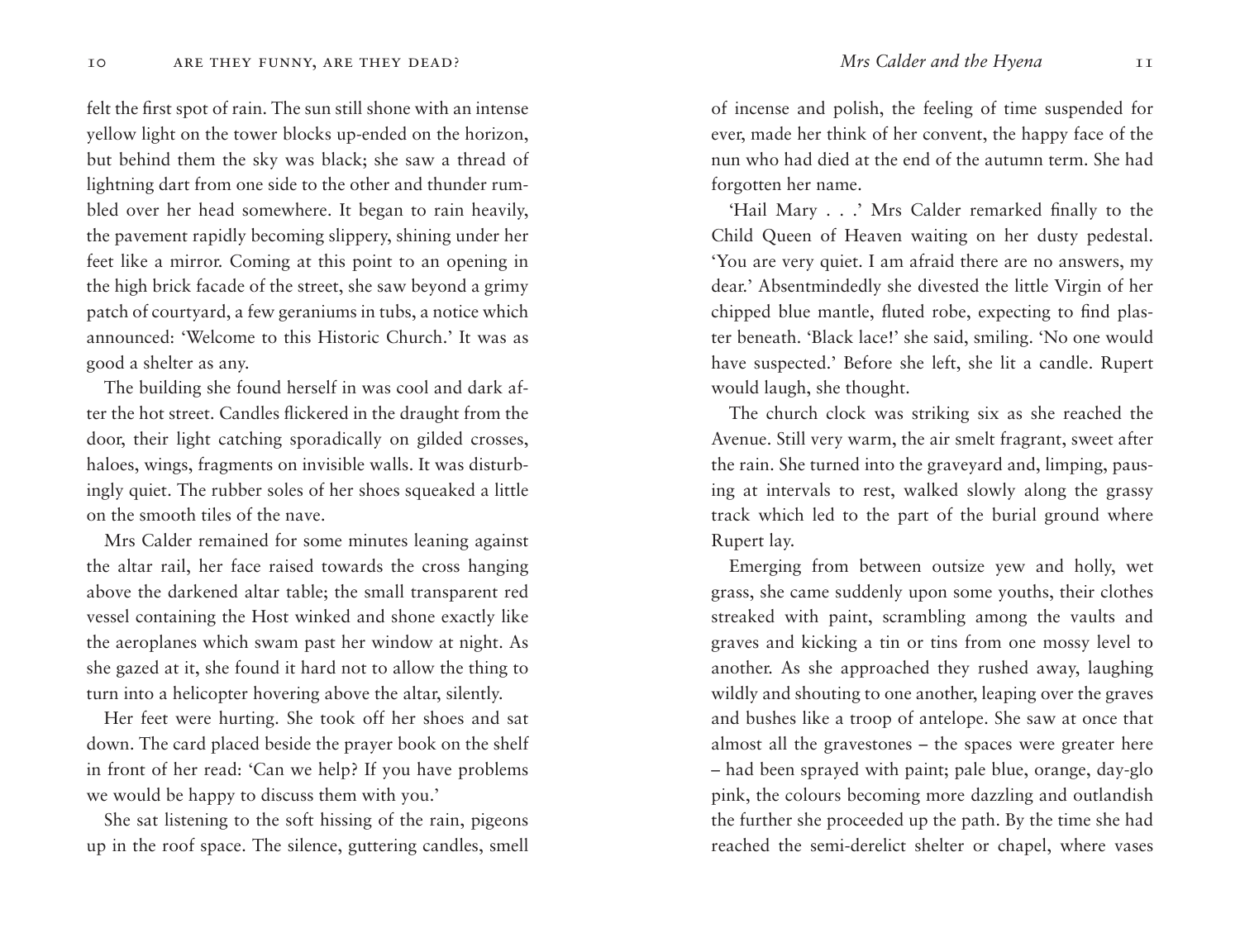were stacked and Tom kept his bedding, she was walking through a punk-rocker's dream: zigzag red and black stripes, blobs of silver, blotches, star-bursts, the lot.

Cheerful, Mrs Calder thought, leaning for a moment against a cerulean angel with staring yellow eyes. Life, a bit of life! She laughed suddenly. Elinor's cross face had come into her mind.

At the rear of the shelter, where grass clippings steamed in the sun and a blackbird rustled through last year's leaves and discarded wreaths, she found Tom, stretched out on a bench, asleep or drunk or both.

He lay like one abandoned by the tide, mouth open, greasy shirt unbuttoned and gaping, a sagging expanse of flesh exposed, stinking of alcohol and urine. Mrs Calder stood gazing at his mottled purple face, watching him.

'Tom?' She stooped swiftly, laid a hand on his stomach, whispered again, 'Tom?'

He stirred but did not wake, and after a moment she squeezed herself in at the end of the bench and sat clasping one of his ankles in both hands.

Like Tours cathedral, she thought, surveying the dazzling colours. She and Rupert had been to Tours on their honeymoon, and both loved bright colour; the stronger the better. Well, his grave was a masterpiece now.

Smiling and closing her eyes, Mrs Calder lifted her face up to the sun. Tom's wheezing breath, the ebb and flow of the traffic along the Avenue, murmur of bees in the privet hedge behind her, became as one sound. All the summers of childhood, of her youth, of her life with Rupert, seemed united in this one moment and eternally.

Visions of an infinite blazing multicoloured graveyard stretching up into the sky and across the world swelled through her like a great chorus. In the centre of this immense fairground sat the hyena; a small figure at this distance, but she could hear it laughing quite clearly. I'll walk up there, she thought, when I have rested; in a moment I'll go up there. The thought filled her with an intense joy and excitement. Above everything she wanted to breathe that pristine celestial air, one with the quivering rainbows, prisms of colour radiating through and across the whole vast universe. Soon I will go, she thought again, smiling face inclined towards the sky. The laughter became louder, nearer, increased a thousandfold, filled her ears, her soul, her whole being, echoing through her and blotting out all other sound. She began to laugh too. Rupert! she cried suddenly, pulling herself upright. Holding out her arms and gazing enthralled at the path ascending before her, she started to walk forward.

Tom, who had retired to the chapel and his bedding roll in the small hours, left next morning by the side gate; so did not see Mrs Calder lying flat on her back in the long grass a few yards from the bench. And the vicar, rapidly inhaling on his cigarette as he took a short cut through the upper burial ground on his way to Matins, was so appalled by the unexpected riot of colour that he did not notice her either. So it was past eleven, the sun already climbing steeply, when one of the two policemen who had come to make a report on the vandalised graveyard observed two